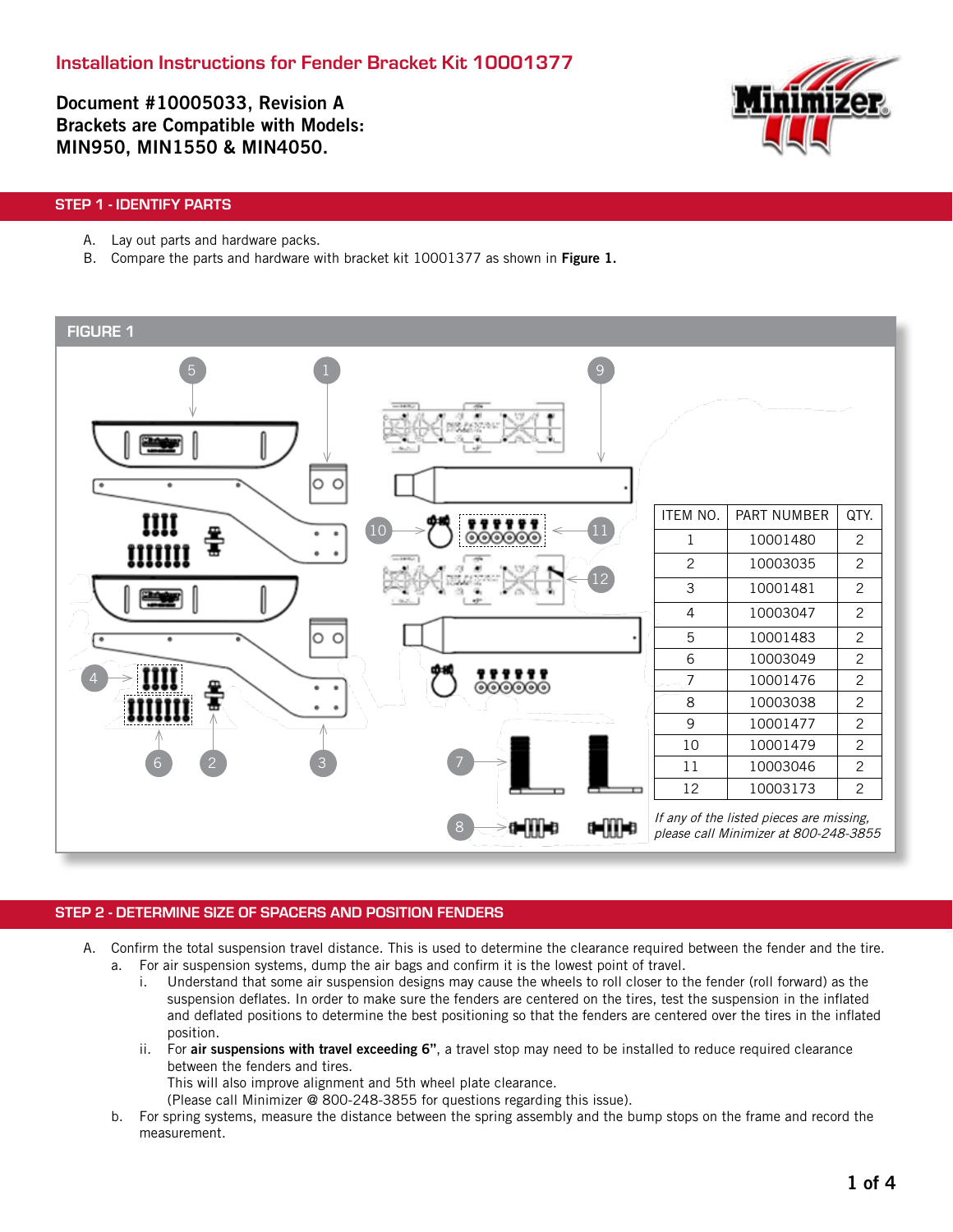- B. Place the fenders on spacer blocks above the tires.
	- a. In most applications 1.5" of tire clearance is best. The goal is to ensure the fender does not rub the tire.
		- i. The minimum clearance recommended is  $\frac{3}{4}$ " above the maximum travel point of the suspension system.
	- b. For an air suspension system, place a 34" to 1.5" thick board on top of the tires after the air is released from the airbags. (See Figure 2)
	- c. For spring suspensions use spacer material that is ¾" to 1.5" thicker than the measurement recorded above.
- C. For trucks with air suspension, raise and lower the suspension to confirm the clearance between the fenders and wheels and that the fenders will be centered front to rear when the air suspension is inflated.

#### STEP 3 - POSITION BRACKETS

- A. With the fenders in position, mark and test fit the brackets where they will attach to the frame.
- B. If possible, use existing bolt holes in the frame to attach.

Tip: It is common for the front bracket to align with the existing quarter fender holes.

- C. If possible, position the mounting brackets low on the fender so they are no more than 15" from the bottom. (See Figure 3)
	- a. Brackets mounted 8-12" from the bottom is optimal.
	- b. The goal is to reduce the risk of the leading edge of the fender from blowing back against the tire during high wind.
	- c. Splash guards are available if additional coverage is desired with a half fender set. (Part number 10003422) (See Figure 4)

Tip: If the front fender bracket is mounted higher than 15", refer to the link below for further suggestions on adding additional support. http://www.minimizer.com/instructions.html

#### NOTES:

- Round spacers are supplied to hold the (10001476) swivel bracket away from the frame when needed. In some cases, frame components may interfere with the required bracket location and require a spacer. (See Figure 5)
- Trim the pipe component of the swivel bracket as needed.
- USE SPACERS ONLY WHEN NECESSARY! The ideal installation is to mount the (10001476) swivel bracket directly to the frame using no spacers.
- If using the mounting hole inside the pipe of the swivel bracket, the excess flat steel maybe trimmed off to provide a cleaner look.
- D. Attach the (10001481) poly arms to the (10001480) metal brackets using four  $5/16$ " x  $1-1/4$ " bolts. (See Figure 6)

### IMPORTANT INFORMATION:

- Assemble a left and right-hand arm assembly as shown in Figure 6.
- The bolt head MUST be located on the metal plate side. If not, the serration on the bottom of the bolt head will damage the poly arm.
- Tighten from the bolt head side so the nut does not spin on the poly arm.
- If the locknut is ever loosened after it has been tightened it is highly recommended to replace the locknut.
- Recommended torque is 10-15 ft.-lbs.

CAUTION: Overtightening hardware will damage the poly arm and could cause it to fail.









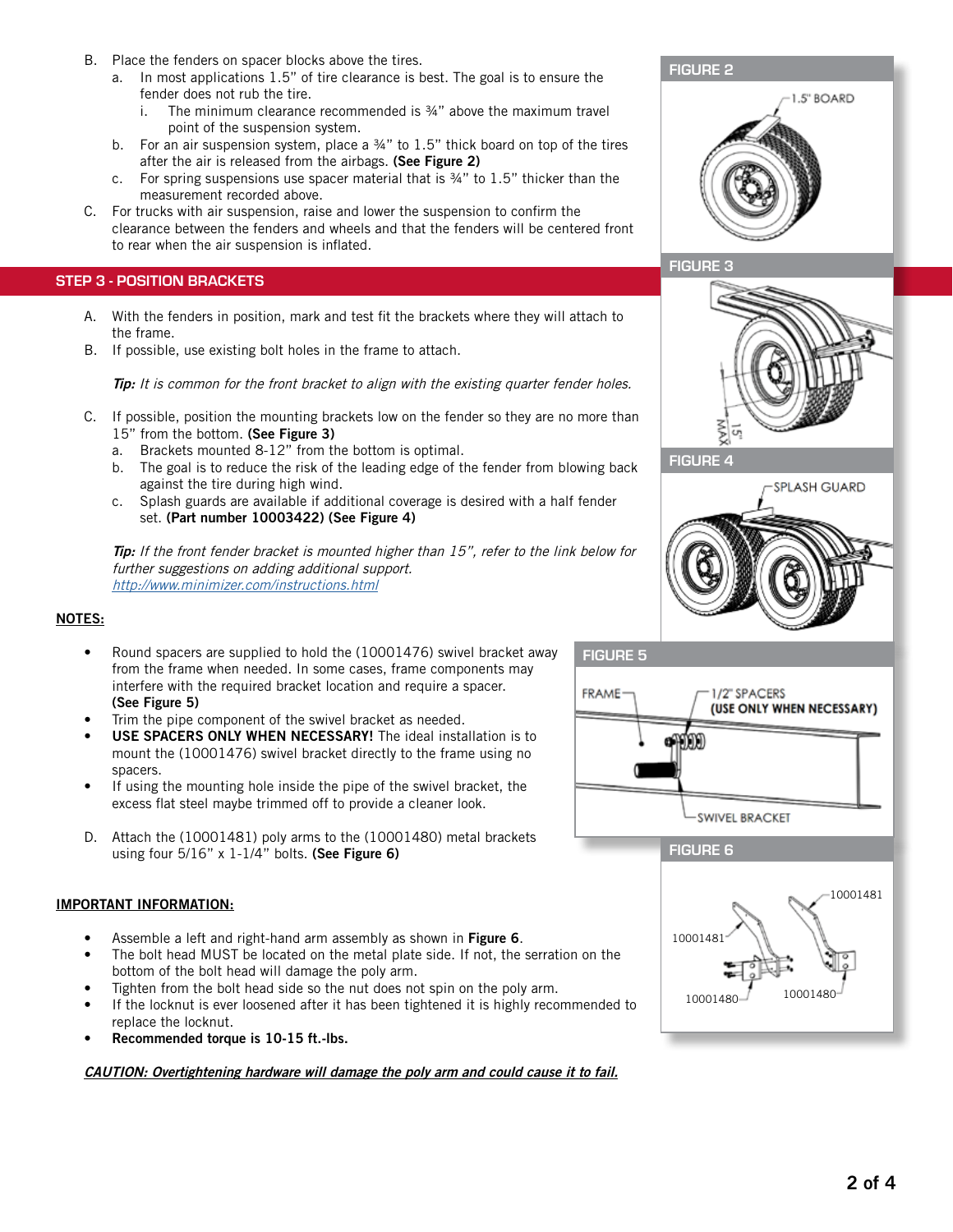## STEP 4 - ATTACH BRACKETS TO TRUCK FRAME

- A. Install the center bracket as close to the end of the fender as possible. If possible, use existing bolt holes in the frame to attach. Either hole in the bracket may be used. (See Figure 7).
	- a. It is possible to remove any existing frame bolt and replace it with the supplied bolt in the bracket kit.
	- b. Recommended torque is 160-170 ft.-lbs.
- B. Once the front bracket is in position with the fender, tighten the 5/8" x 4-1/2" bolt that goes through the (10001476) swivel
	- bracket to attach the swivel securely to the frame. (See Figure 8)
	- a. Recommended torque is 160-170 ft-lbs.

#### STEP 5 - PREP THE FENDERS

- A. Slide the (10001477) paddle bracket over the (10001476) swivel bracket.
	- a. Make sure the pipe of the (10001476) is fully inserted into the paddle bracket.
- B. Verify that the fenders are level across the frame and aligned with the tires for optimal clearance. Fenders that are installed in a deformed or twisted state, may lead to material fatigue and reduce the life of the fender.
	- a. Rotate the (10001477) paddle bracket so it makes good contact with fender.
- C. Attach the drilling template provided in the kit to the surface of the fender.
	- a. Insert the drilling template between the fender and the (10001477) paddle bracket as shown in Figure 9.
		- b. Apply tape to the tabs of the template to secure it in place as shown in Figure 10.
		- c. Remove the fender from the wheels and confirm that the templates are secure.
- D. With the fender removed, drill six 3/8" holes through the fender using the template as a guide.
	- a. Kit includes one drilling template per paddle bracket.
	- b. Once drilling is complete, remove templates.

### STEP 6 - ATTACH FENDER TO BRACKETS

A. There are two recommended configurations for fastening the fender to the (10001481) center bracket. If the end of the fender and the center bracket align, fasten the center bracket to the end of the fender using "Option A". If there is a gap between the center bracket and the end of the fender, use "Option B".